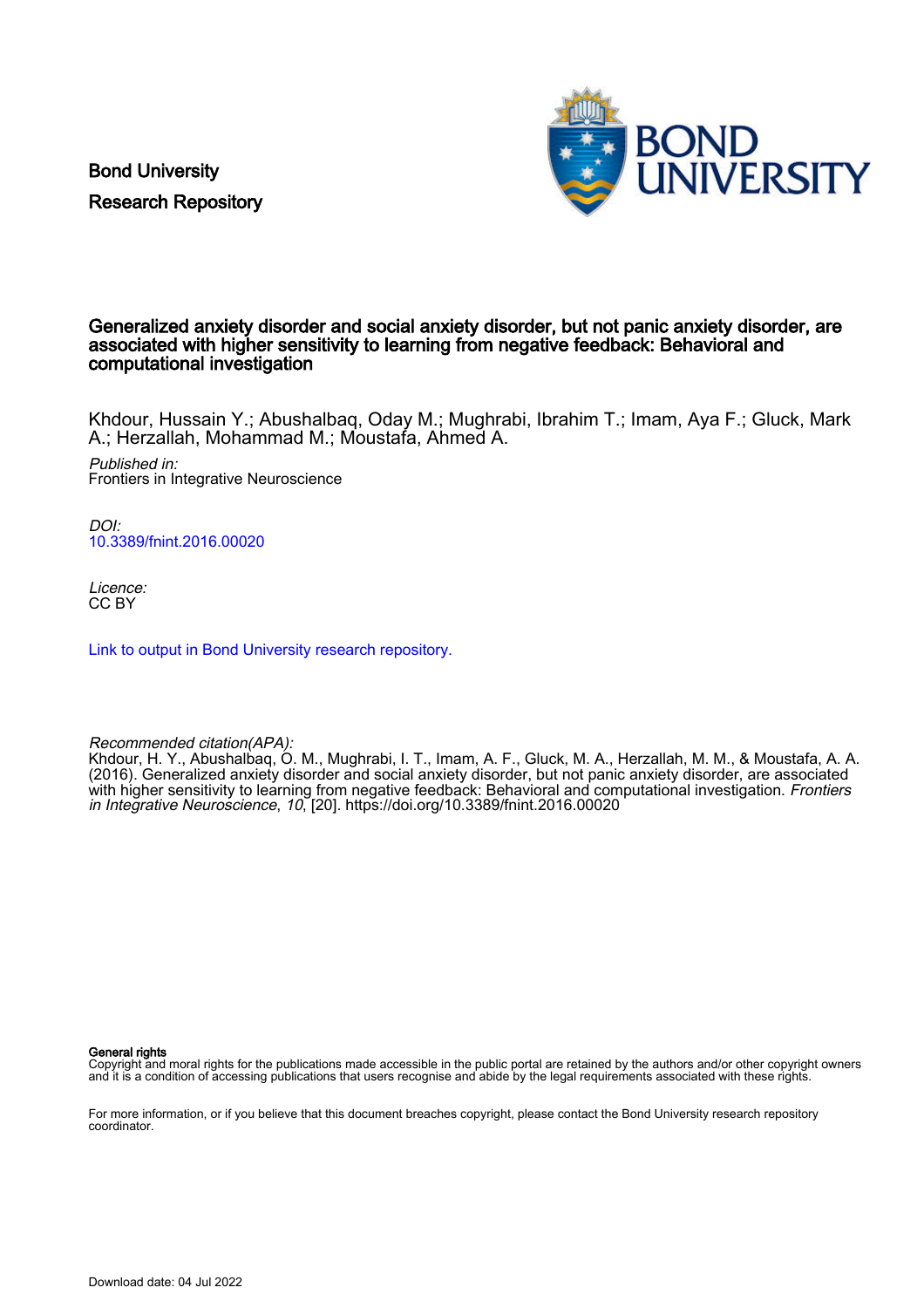



# Generalized Anxiety Disorder and Social Anxiety Disorder, but Not Panic Anxiety Disorder, Are [Associated with Higher Sensitivity to](http://journal.frontiersin.org/article/10.3389/fnint.2016.00020/abstract) Learning from Negative Feedback: Behavioral and Computational Investigation

[Hussain Y. Khdour](http://loop.frontiersin.org/people/294927/overview) 1,2, [Oday M. Abushalbaq](http://loop.frontiersin.org/people/295059/overview) 1, [Ibrahim T. Mughrabi](http://loop.frontiersin.org/people/317260/overview) <sup>1</sup>, Aya F. Imam 1, Mark A. Gluck<sup>2</sup>, [Mohammad M. Herzallah](http://loop.frontiersin.org/people/66579/overview)<sup>1,2\*</sup> and [Ahmed A. Moustafa](http://loop.frontiersin.org/people/15417/overview)<sup>3</sup>

*<sup>1</sup> Palestinian Neuroscience Initiative, Faculty of Medicine, Al-Quds University, Jerusalem, State of Palestine, <sup>2</sup> Center for Molecular and Behavioral Neuroscience, Rutgers University, Newark, NJ, USA, <sup>3</sup> Marcs Institute for Brain and Behavior and School of Social Sciences and Psychology, Western Sydney University, Sydney, NSW, Australia*

## **OPEN ACCESS**

#### Edited by:

*Elizabeth B. Torres, Rutgers University, USA*

#### Reviewed by:

*Catalin V. Buhusi, Utah State University, USA Alexander J. Shackman, University of Maryland, USA*

\*Correspondence: *Mohammad M. Herzallah [mohammad.m.herzallah@gmail.com](mailto:mohammad.m.herzallah@gmail.com)*

> Received: *18 November 2015* Accepted: *26 May 2016* Published: *29 June 2016*

#### Citation:

*Khdour HY, Abushalbaq OM, Mughrabi IT, Imam AF, Gluck MA, Herzallah MM and Moustafa AA (2016) Generalized Anxiety Disorder and Social Anxiety Disorder, but Not Panic Anxiety Disorder, Are Associated with Higher Sensitivity to Learning from Negative Feedback: Behavioral and Computational Investigation. Front. Integr. Neurosci. 10:20. doi: [10.3389/fnint.2016.00020](http://dx.doi.org/10.3389/fnint.2016.00020)* Anxiety disorders, including generalized anxiety disorder (GAD), social anxiety disorder (SAD), and panic anxiety disorder (PAD), are a group of common psychiatric conditions. They are characterized by excessive worrying, uneasiness, and fear of future events, such that they affect social and occupational functioning. Anxiety disorders can alter behavior and cognition as well, yet little is known about the particular domains they affect. In this study, we tested the cognitive correlates of medication-free patients with GAD, SAD, and PAD, along with matched healthy participants using a probabilistic category-learning task that allows the dissociation between positive and negative feedback learning. We also fitted all participants' data to a Q-learning model and various actor-critic models that examine learning rate parameters from positive and negative feedback to investigate effects of valence vs. action on performance. SAD and GAD patients were more sensitive to negative feedback than either PAD patients or healthy participants. PAD, SAD, and GAD patients did not differ in positive-feedback learning compared to healthy participants. We found that Q-learning models provide the simplest fit of the data in comparison to other models. However, computational analysis revealed that groups did not differ in terms of learning rate or exploration values. These findings argue that (a) not all anxiety spectrum disorders share similar cognitive correlates, but are rather different in ways that do not link them to the hallmark of anxiety (higher sensitivity to negative feedback); and (b) perception of negative consequences is the core feature of GAD and SAD, but not PAD. Further research is needed to examine the similarities and differences between anxiety spectrum disorders in other cognitive domains and potential implementation of behavioral therapy to remediate cognitive deficits.

Keywords: generalized anxiety disorder, social anxiety disorder, panic anxiety disorder, striatum, dopamine, learning, positive feedback, negative feedback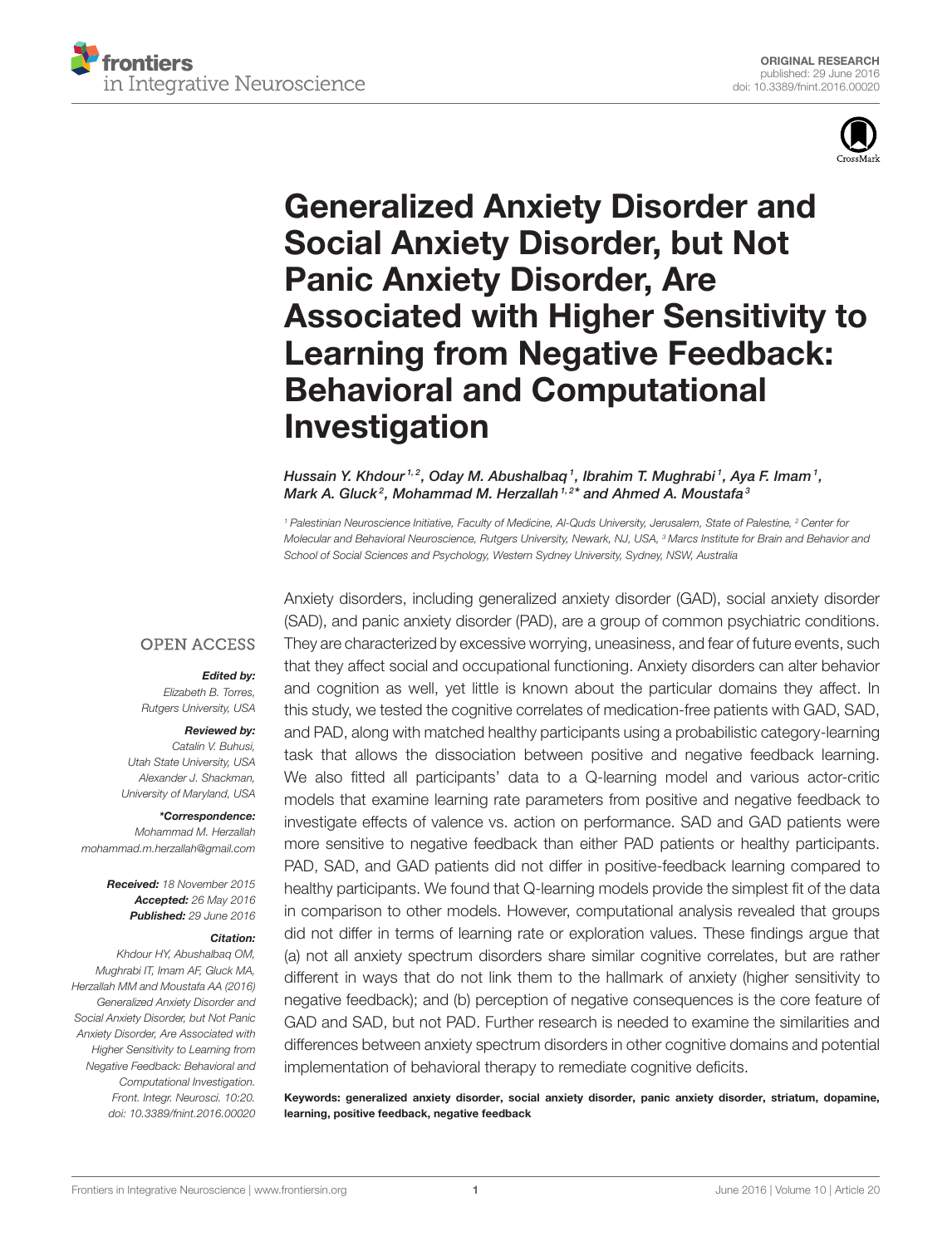# INTRODUCTION

Anxiety disorders are a group of common psychiatric conditions. They are characterized by excessive worry, uneasiness, and fear of future events, such that they affect social and occupational functioning. The DSM-V identifies several forms of anxiety within this spectrum based on distinct phenomenological patterns [\(Rabe-Jablonska and Bienkiewicz, 1994;](#page-10-0) [APA, 2013\)](#page-9-0) including generalized anxiety disorder (GAD), social anxiety disorder (SAD), and panic anxiety disorder (PAD). Nearly one in three individuals will develop an anxiety spectrum disorder during their lifetime [\(Kessler et al., 2005\)](#page-10-1). The most common form is specific phobias (lifetime prevalence of 12.5%), followed by SAD (12.1%), GAD (5.7%), and PAD (4.7%) [\(Kessler et al.,](#page-10-1) [2005;](#page-10-1) [Porcelli et al., 2012\)](#page-10-2).

One of the most important features of anxiety disorders is their cognitive component. This component is exhibited in the form of biased information processing of novel social situations as well as specific and general threats. For instance, the exposure of SAD patients to ordinary social settings induces selective retrieval of past negative social memories. This leads to negative interpretation and response to current events in SAD (Grupe and Nitschke, [2013\)](#page-10-3) as well as PAD [\(Gladsjo et al., 1998;](#page-9-1) Dupont et al., [2000;](#page-9-2) [Lautenbacher et al., 2002\)](#page-10-4). This excessive worrying about stimuli and threats may exhibit generalized avoidance and safety behaviors [\(Clark and Wells, 1995\)](#page-9-3). As a consequence of generalized avoidance, repeated exposure to normal life events produces strong feelings of fear that persist and maintain anxiety for years [\(Salkovskis et al., 1991;](#page-10-5) [Clark and Wells, 1995;](#page-9-3) [Barlow,](#page-9-4) [2002\)](#page-9-4).

Despite the significant role of cognitive biases in the psychopathology of anxiety disorders [\(Mathews and MacLeod,](#page-10-6) [1994;](#page-10-6) [Beck and Clark, 1997;](#page-9-5) [Heinrichs and Hofmann,](#page-10-7) [2001\)](#page-10-7), the different cognitive domains, aversively motivated reinforcement learning and instrumental avoidance in particular, are under-investigated [\(Airaksinen et al., 2005\)](#page-9-6). In comparison, impairments in the different cognitive functions have been extensively explored in the less prevalent anxiety disorders such as Obsessive Compulsive Disorder [\(Greisberg and McKay, 2003;](#page-10-8) [Kuelz et al., 2004;](#page-10-9) [Muller and Roberts, 2005\)](#page-10-10) and Post-Traumatic Stress Disorder [\(Golier and Yehuda, 2002;](#page-9-7) [Horner and Hamner,](#page-10-11) [2002\)](#page-10-11). The majority of studies on cognitive functions in PAD showed impairments in verbal episodic memory and executive functioning [\(Airaksinen et al., 2005\)](#page-9-6), divided attention [\(Lautenbacher et al., 2002\)](#page-10-4), short-term verbal memory and learning [\(Asmundson et al., 1994\)](#page-9-8), verbal long-term memory [\(Lucas et al., 1991\)](#page-10-12), and visual memory [\(Lucas et al., 1991;](#page-10-12) [Boldrini et al., 2005\)](#page-9-9). In SAD patients, several studies reported deficits in attentive, executive, and visuo-spatial functions [\(Cohen et al., 1996\)](#page-9-10), in short-term verbal memory (Asmundson et al., [1994\)](#page-9-8), and in avoidance learning [\(Ly and Roelofs, 2009\)](#page-10-13). In contrast to these findings, other studies found no evidence of most of these impairments in PAD and GAD [\(Gladsjo et al.,](#page-9-1) [1998;](#page-9-1) [Purcell et al., 1998a,](#page-10-14)[b\)](#page-10-15). Cognitive impairments in GAD are the least addressed in anxiety disorders. The few studies in this area of research have found no correlation between cognitive deficits and GAD [\(Zalewski et al., 1994;](#page-11-0) [Airaksinen et al., 2005\)](#page-9-6).

Unfortunately, many of the aforementioned cognitive studies reported general findings with contradictory conclusions. Few studies investigated learning from positive and negative feedback in anxiety disorders. Subjects with high anxiety traits showed higher avoidance of negative feedback compared to healthy controls in the context of Pavlovian and instrumental conditioning [\(Lovibond et al., 2008;](#page-10-16) [Ly and Roelofs, 2009;](#page-10-13) [Vriends et al., 2012;](#page-11-1) [Cremers et al., 2014\)](#page-9-11).

In neurochemical terms, converging evidence has associated dopamine-dependent pathways in the ventral region of the striatum with motivational processing [\(Haber and Knutson,](#page-10-17) [2010\)](#page-10-17). In addition, strong evidence suggests that dopamine and serotonin modulate processing of negative feedback (Henkel et al., [2002;](#page-10-18) [Pariante and Lightman, 2008;](#page-10-19) [Moustafa et al., 2013\)](#page-10-20).

Computational models, such as Q-learning, have been used to fit behavioral data [\(Frank et al., 2007a;](#page-9-12) [Moustafa and Maida,](#page-10-21) [2007;](#page-10-21) [Rutledge et al., 2009\)](#page-10-22). More recently, actor-critic models [\(Barto, 1995;](#page-9-13) [Dayan and Balleine, 2002\)](#page-9-14) have provided good fits to behavioral results [\(Collins et al., 2014\)](#page-9-15). Computational and experimental investigations argue that the ventral and dorsal striatum (particularly the caudate nucleus) play dissociable roles in learning and decision-making. Specifically, many argue that the critic corresponds to the ventral striatum while the actor corresponds to the dorsal striatum [\(Cardinal et al., 2002;](#page-9-16) [O'Doherty et al., 2004;](#page-10-23) [Guitart-Masip et al., 2014\)](#page-10-24).

In this study, we examined the cognitive effects of the three subtypes of anxiety disorder on learning from positive versus negative feedback. To our knowledge, this might be the first study to address feedback learning in these three disorders in one study using one cognitive task. We tested patients with GAD, SAD, PAD off their medications along with matched healthy controls, using a category-learning task that allows the dissociation between learning from positive and negative feedback [\(Bódi et al., 2009;](#page-9-17) [Herzallah et al., 2013\)](#page-10-25). In addition, we applied Q-learning and actor-critic models to behavioral data to test the effects of valence vs. action in learning performance. As in our prior models, the actor-critic model in its most extended form included four free parameters, dealing with both learning from positive and negative feedback in both critic and actor. These parameters are related to learning from positive vs. negative prediction error in the critic as well as learning from positive vs. negative prediction error in the actor. We additionally explored the role played by noise and action selection parameters using various other models.

# **METHODS**

## **Participants**

We recruited 73 eligible participants from the clinics associated with Cairo and Ain Shams Universities. The participant groups were: GAD  $(n = 18)$ , SAD  $(n = 20)$ , PAD  $(n = 18)$ 17), or Healthy Controls (HCs;  $n = 18$ ). HC were either partners of patients or were recruited from the community. All participants underwent clinical diagnostic DSM-IV-TR interviews and strictured clinical interviews using the Mini International Neuropsychiatric Interview (MINI; [Amorim et al.,](#page-9-18)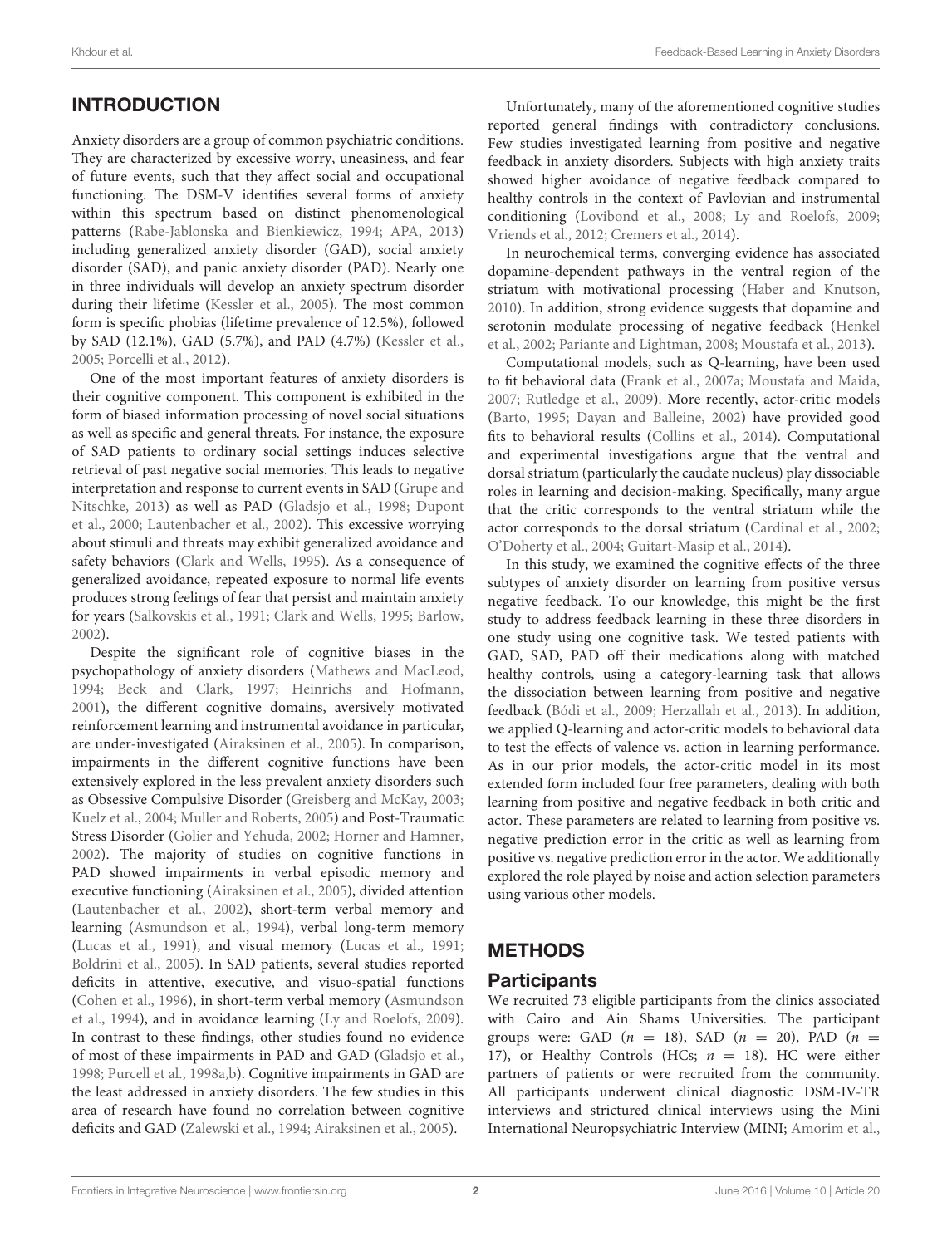[1998\)](#page-9-18) to confirm the diagnosis and absence of comorbidities prior to cognitive testing. Participants' age ranged from 30 to 60 years. Participants were group matched for age ( $M = 43.10$ ;  $SD =$ 5.54), gender (41 males and 32 females), years of education ( $M =$ 11.93;  $SD = 2.99$ ), and disease duration ( $M = 12.87$ ;  $SD = 3.66$ ) as shown in **[Table 1](#page-3-0)**. Inclusion criteria for HC included absence of any psychiatric, neurological, or other disorders that might affect cognition.

Exclusion criteria for all participants included psychotropic drug exposure; major medical, or neurological illness; illicit drug use or alcohol abuse within the past year; lifetime history of alcohol or drug dependence; psychiatric disorders other than the three anxiety disorders; current pregnancy, or breastfeeding. After receiving a complete description of the study, participants provided written informed consent as approved and conformed by both the Ethics committee and the guidelines for protection of human participants.

## Neuropsychological Test Battery

All participants completed the Arabic version of neuropsychological tests by the clinicians: the North American Adult Reading Test (NAART; [Uttl, 2002\)](#page-11-2), the Wechsler Adult Intelligence Scale—Revised (WAIS-R) Digit Span test (Forward and Backward; [Schroeder et al., 2012\)](#page-10-26). Further, all participants completed the Hamilton Anxiety Rating Scale (HAM-A; [Hamilton, 1959\)](#page-10-27) to rate the severity of a participant's anxiety.

There was no significant difference between groups in NAART scores (Kruskal-Wallis  $H = 0.201$ ,  $df = 3$ ,  $p = 0.977$ ). However, HAM-A differed significantly across groups (Kruskal-Wallis H  $=$  43.731,  $df = 3$ ,  $p < 0.001$ ). Tukey's HSD on HAM-A results revealed significant differences between the control group and PAD, SAD and Gad ( $p < 0.001$ ), but no significant differences between the three disease groups (PAD, SAD, and GAD;  $p >$ 0.05). We used the Kruskal-Wallis test to compare the WAIS forward digit, and WAIS backward digit among groups, which showed no significant effect of group (Forward digit:  $H = 5.071$ ,  $df = 3$ ,  $p = 0.167$ ; Backward digit:  $H = 1.602$ ,  $df = 3$ ,  $p = 0.659$ ), respectively.

# Computer-Based Cognitive Task

#### Learning from Positive and Negative Feedback

All participants were administered a computer-based probabilistic classification task [\(Bódi et al., 2009\)](#page-9-17). On each trial, participants viewed one of four images (**[Figure 1](#page-4-0)**), and were asked to guess whether it belonged to category A or B. On any given trial, stimuli S1 and S3 belonged to category A with 80% probability and to category B with 20% probability, while stimuli S2 and S4 belonged to category B with 80% probability and to category A with 20% probability (**[Table 2](#page-4-1)**). Stimuli S1 and S2 were used in the positive-feedback learning task. Two stimuli per valence were employed in order to balance category outcome frequencies, so that one stimulus in each task would be associated with each outcome. Thus, if the participant correctly guessed category membership on a trial with either of these stimuli, a positive feedback of  $+25$  points was received; if the participant guessed incorrectly, no feedback appeared. Stimuli S3 and S4 were used in the negative-feedback learning task. Thus, if the participant guessed incorrectly on a trial with either of these stimuli, a negative feedback of −25 was received; correct guesses received no feedback.

The experiment was conducted on a Macintosh Macbook, programmed in the SuperCard language. The participant was seated in a quiet testing room at a comfortable viewing distance from the screen. The keyboard was masked except for two keys, labeled "A" and "B" that the participant could use to enter responses. Participants first completed a practice phase which walked the participant through an example of a correct and an incorrect response to a sample trial in the negative-feedback learning task and an example of a correct and incorrect response to a sample trial in the positive-feedback learning task. These examples used images other than those assigned to S1–S4. The actual task contained 160 trials, separated and randomized into four blocks. Trials were separated by a 2 s interval, during which time the screen was blank. Within each block, each stimulus appeared 10 times, 8 times with the more common outcome (e.g. category 'A' for S1 and S3 and 'B' for S2 and S4) and 2 times with the less common outcome. Thus, training on the positive-feedback learning task (S1 and S2) and negativefeedback learning task (S3 and S4) were intermixed. The nofeedback outcome, when it arrived, was ambiguous, as it could signal lack of positive feedback (if received during a trial with S1 or S2) or lack of negative feedback (if received during a trial with S3 or S4). At the end of the 160 trials, if the participant's running tally of points was less than 500 (i.e., no more than the points awarded at the start of the experiment), additional trials were added on which the participant's response was always taken as correct, until the tally was at least 525. This was done in an attempt to minimize frustration in participants by ensuring that all participants terminated the experiment with more points than they had started with. Data from any such additional trials were not analyzed. On each trial, the computer recorded whether the participant made the optimal response (i.e., Category A for

<span id="page-3-0"></span>

| TABLE 1   Summary of demographic and neuropsychological results. |              |                  |                  |              |               |                      |                       |
|------------------------------------------------------------------|--------------|------------------|------------------|--------------|---------------|----------------------|-----------------------|
|                                                                  | Age          | <b>Education</b> | Disease duration | HAM-A        | <b>NAART</b>  | <b>Forward digit</b> | <b>Backward digit</b> |
| <b>PAD</b>                                                       | 41.52 (4.93) | 12.06 (2.84)     | 12.35 (3.41)     | 22.59 (3.98) | 33.24 (11.99) | 8.00(2.00)           | 6.76(2.25)            |
| <b>SAD</b>                                                       | 44.95 (4.27) | 12.15 (2.87)     | 13.75 (3.45)     | 24.50 (4.72) | 34.10 (10.59) | 8.10(1.48)           | 6.60(1.93)            |
| GAD                                                              | 42.11 (5.70) | 11.61 (3.25)     | 12.39 (4.13)     | 24.50 (2.98) | 36.28 (5.80)  | 7.22(1.80)           | 6.17(1.61)            |
| HC                                                               | 43.50 (6.84) | 11.88 (3.22)     |                  | 7.50 (3.20)  | 35.50 (6.84)  | 8.44(1.72)           | 6.61(1.50)            |

*Age, education, and disease durations are reported in years. PAD is Panic Anxiety Disorder, SAD is Social Anxiety Disorder, GAD is Generalized Anxiety Disorder, and HC is healthy controls.*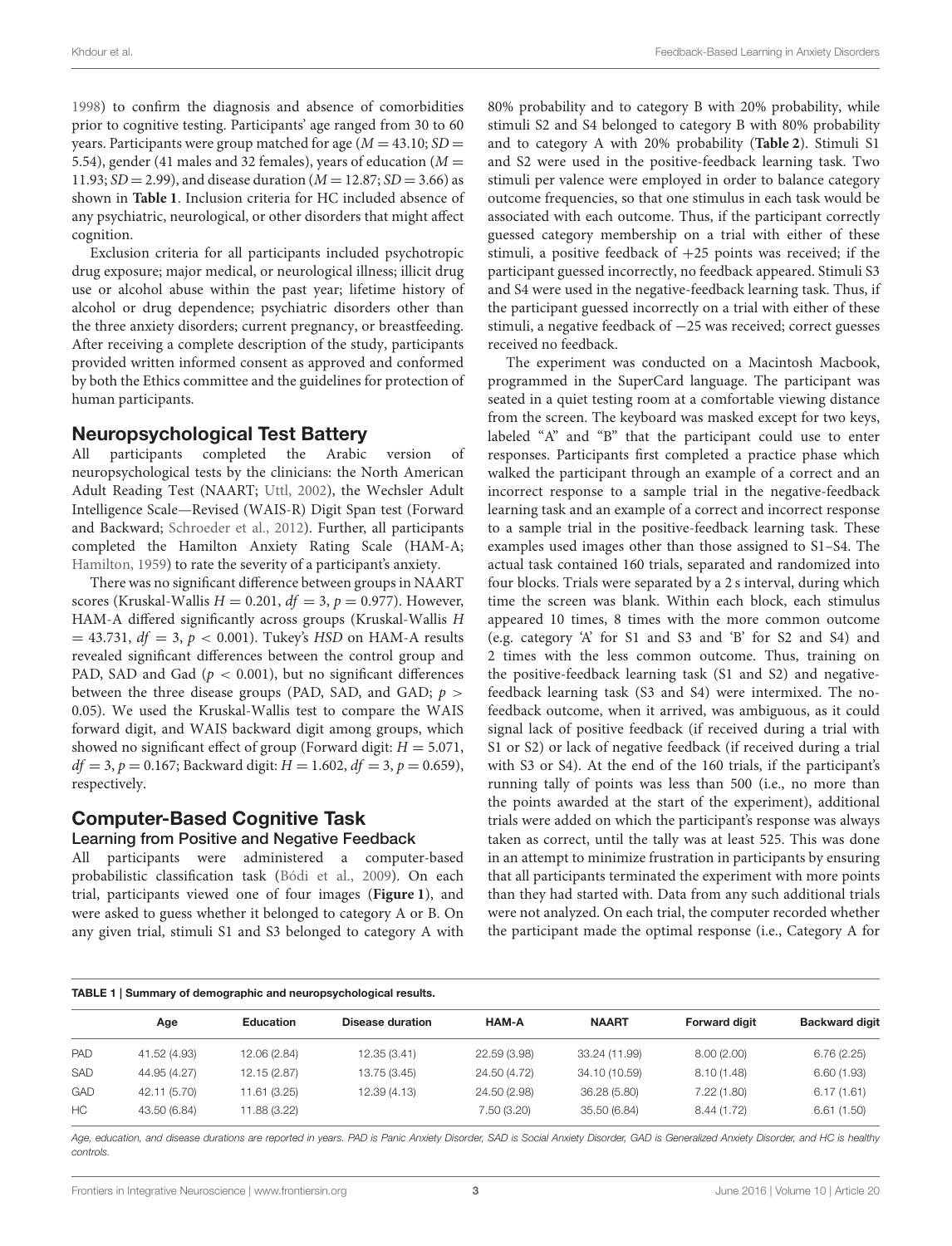

S1 and S3 and Category B for S2 and S4) regardless of actual outcome.

<span id="page-4-0"></span>responses get punished with visual feedback and the loss of 25 points.

#### Statistical Analysis

The normality of data distribution was checked using Kolmogorov–Smirnov tests; age, disease duration, overall learning from positive feedback, overall learning from negative feedback, and learning from negative feedback in the 4th block were normally distributed ( $p > 0.05$ ) and so ANOVA was conducted. Kruskal-Wallis test was used to analyze the data that were not normally distributed ( $p < 0.05$ ); Education, HAM-A, NAART, Forward digit, Backward digit, and learning from positive feedback in the 4th block.

For the computer-based cognitive task we used mixed-design two way ANOVA, followed by one-way ANOVA and post-hoc tests, Bonferroni post-hoc tests. The level of significance was set at  $\alpha = 0.05$ .

#### Computational Model

We fit each participant's behavioral data using Q-learning and various actor-critic models (see **[Table 3](#page-4-2)** for models used), and used a hierarchical Bayesian procedure for estimating model parameter values for each participant (for more details, see Piray et al., [2014\)](#page-10-28).

The actor-critic models used here had different learning rates for positive and negative prediction errors for updating critic's values and actor's decision. So, the models had two critic's learning rates:  $\alpha_c^+$  and  $\alpha_c^-$ ; and two actor's learning rates:  $\alpha_a^+$  and  $\alpha_a^-$ . The model estimates the value of stimulus-outcome pairs for each participant separately. On each trial  $t$  the value of the observed stimulus,  $s_t$ , and the chosen response,  $c_t$ , is updated

<span id="page-4-1"></span>

| TABLE 2   Category and feedback structure of the probabilistic |
|----------------------------------------------------------------|
| classification task.                                           |

| <b>Stimulus</b> | Probability<br>class $A(\%)$ | Probability<br>class $B(\%)$ | Feedback                  |
|-----------------|------------------------------|------------------------------|---------------------------|
| S1              | 80                           | 20                           | If correct: $+25$         |
| S <sub>2</sub>  | 20                           | 80                           | If incorrect: no feedback |
| S <sub>3</sub>  | 80                           | 20                           | If correct: no feedback   |
| S <sub>4</sub>  | 20                           | 80                           | If incorrect: $-25$       |
|                 |                              |                              |                           |

<span id="page-4-2"></span>TABLE 3 | Computational models used to fit the data from all groups.

| <b>Model names</b>           | <b>Description</b>                  | <b>Free parameters</b>                                      |
|------------------------------|-------------------------------------|-------------------------------------------------------------|
| Actor-critic (free $\beta$ ) | Full actor-critic model             | 5 $(\alpha_c^+, \alpha_c^-, \alpha_a^+, \alpha_a^-, \beta)$ |
| Actor-critic (No $\beta$ )   | Actor-critic model with $\beta = 1$ | $4(\alpha^+_{0}, \alpha^-_{0}, \alpha^+_{0}, \alpha^-_{0})$ |
| Actor only                   | No critic                           | $3(\alpha_a^+, \alpha_a^-, \beta)$                          |
| Q-learning                   | Q-learning model                    | $2(\alpha_{\alpha}^-, \beta)$                               |

according to the following rules:

$$
Q_{t+1}(s_t, a_t) = Q_t(s_t, a_t) + \alpha_a^+ \delta_t \text{ if } \delta_t > 0
$$
  

$$
Q_{t+1}(s_t, c_t) = Q_t(s_t, c_t) + \alpha_a^- \delta_t \text{ if } \delta_t > 0
$$

where  $\alpha^+$  and  $\alpha^-$  are the learning rates for positive and negative prediction error, respectively, which determine the degree that recent prediction error affects expected value. Increasing evidence shows that dissociation between learning rates for positive and negative prediction error has a plausible neural substrate [\(Frank et al., 2007a;](#page-9-12) [Rutledge et al., 2009\)](#page-10-22).  $\delta_t$ is the prediction error signal, which is the discrepancy between actual outcome,  $o_t$ , and expected value:

$$
\delta_t = o_t - Q_t(c_t, a_t)
$$

The probability of chosen option is then computed using softmax equation:

$$
p(c_t = A|s_t) = \frac{1}{1 + \exp[-\beta(Q_t(s_t, A) - Q_t(s_t, B)) - \varphi(C_t(s_t, A)) - C_t(s_t, B))]}
$$
  

$$
p(c_t = B|s_t) = 1 - p(c_t = A|s_t)
$$

where  $p(c_t = A|s_t)$  and  $p(c_t = B|s_t)$  are the probabilities of choosing A and B, respectively.  $\beta$  is a noise parameter.  $C_t(s_t, A)$  and  $C_t(s_t, B)$  represents the choice of A and B on the last presentation of  $s_t$ , respectively. Thus,  $C_t(s_t, A) = 1$  and  $C_t(s_t, B) = 0$  if A has been chosen in the previous presentation of  $s_t$  before trial t and otherwise if B has been chosen,  $C_t(s_t, A)$  = 0 and  $C_t(s_t, B) = 1$ . So,  $\varphi$  determines how much previous choices, independent of reward history, affect current choice. While positive values of  $\varphi$  represent a tendency to perseverate on previous choices, negative values represent tendency to switch more between options. As shown in **[Table 3](#page-4-2)**, we ran two different actor-critic models (with fixed and variable noise parameters), as well as additional models for comparison.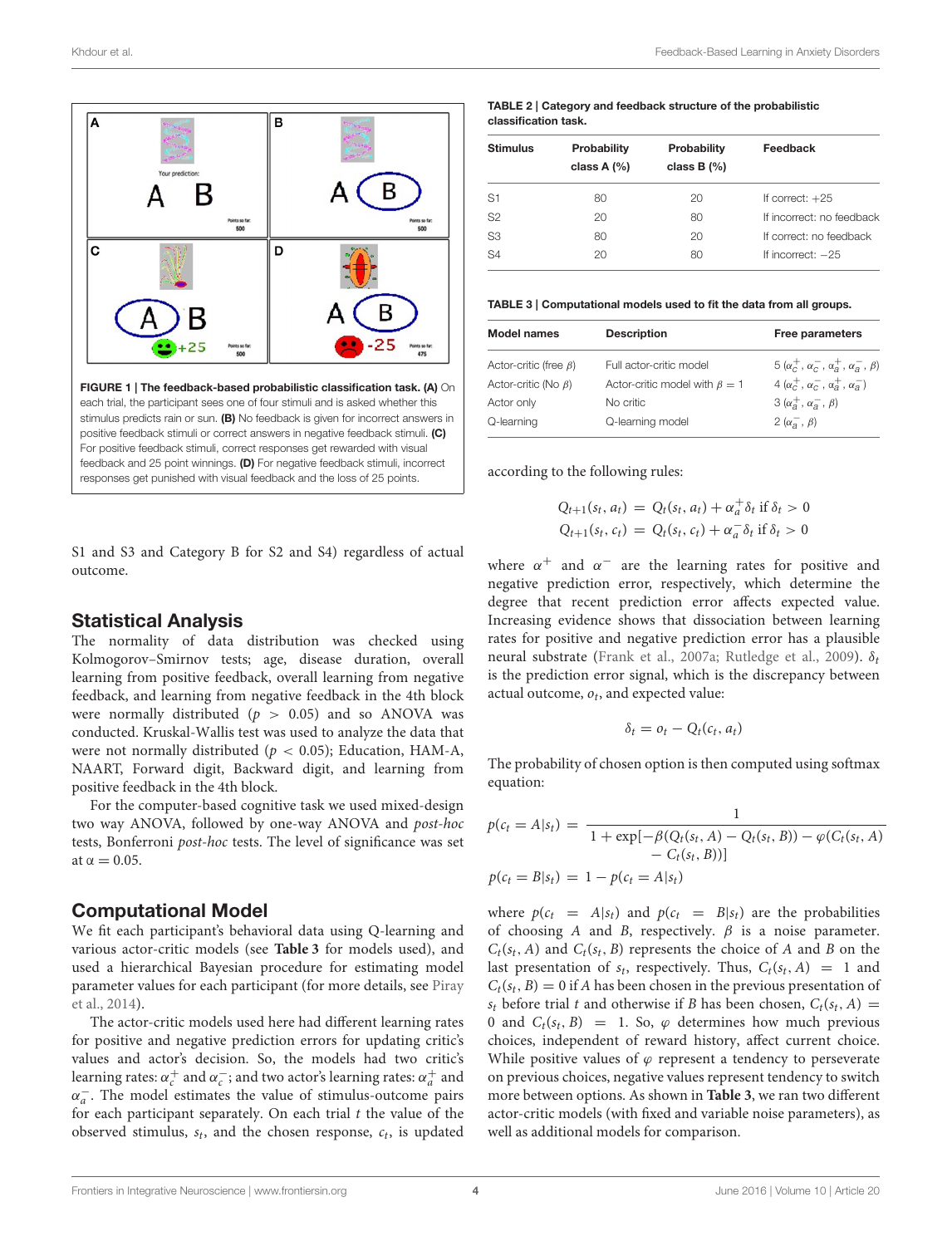Formally, the prediction error signal here is computed according to the following equation:

$$
\delta_t = o_t - V_t(s_t)
$$

where  $V_t(s_t)$  is the critic's expected value for  $s_t$ . Then, the critic's value is updated using prediction error signal:

$$
V_{t+1}(s_t) = V_t(s_t) + \alpha_c \delta_t
$$

where  $\alpha_c$  is the critic's learning rate. The prediction error is also conveyed to the actor for updating preferences of the actor for the selected choice:

$$
P_{t+1}(s_t, c_t) = P_t(s_t, c_t) + \alpha_a \delta_t
$$

where  $\alpha_a$  is the actor's learning rate. Here, the probability of each choice is computed according to actor's preferences:

$$
p(c_t = A|s_t) = \frac{1}{1 + \exp[-\beta(Q_t(s_t, A) - Q_t(s_t, B)) - \varphi(C_t(s_t, A)) - C_t(s_t, B))]}
$$
  

$$
p(c_t = B|s_t) = 1 - p(c_t = A|s_t)
$$

Further, we fit the data to two simpler models: first, a Q-learning model [\(Watkins and Dayan, 1992;](#page-11-3) [Sutton and Barto, 1998;](#page-11-4) Frank et al., [2007b\)](#page-9-19) where there is only one learning rate. The prediction error is therefore calculated based on the values of the stimulusselected action pair, as opposed to the value of the stimulus independent of the selected action (as in the actor critic model). This model therefore has two free parameters:  $\alpha_a^-$ ,  $\beta$ .

Now, we describe the procedure of data fitting. For each subject, we fit the data to each of the models described above. We find best parameter values for each subject. The search for parameter values is conducted using Matlab function fmincon.

After parameter values are determined, for each subject under each model, model fit was assessed by computing negative log likelihood estimates (negLLE) to estimate the a priori probability of the data, given a particular combination of parameter values (see [Frank et al., 2007b\)](#page-9-19).

$$
negLLE = \sum_{t=1..160} logPr(r, t)
$$

where r is the response made by the subject on trial t [i.e.,  $Pr(r, t)$ ] is the probability that the model makes the same response as the subject on that trial). Estimated parameters for each participant (under each model) were defined as the parameter values of that together resulted in the lowest negLLE for that participant's data.

To compare models, we used the Bayesian Information Criterion (BIC; [Schwartz, 1978;](#page-11-5) [Moustafa et al., 2015a,](#page-10-29)[b;](#page-10-30) Myers et al., [2016\)](#page-10-31), which penalizes models with more free parameters:

$$
BIC = k^* \ln(n) - 2^* \ln(negLLE)
$$

where  $k$  is the number of free parameters and  $n$  is the number of observations (here,  $n = 160$ ); lower values of *BIC* indicate fewer explanatory variables, better fit, or both (**[Table 4](#page-5-0)**). We then used the random effects Bayesian model selection procedure (Stephan et al., [2009;](#page-11-6) [Penny et al., 2010\)](#page-10-32) which takes into account the possibility that different models may have generated different subjects' data, to generate expected posterior probabilities for each model.

## RESULTS

#### Behavioral Results

We used one-sample *t*-test on the mean accuracy across blocks in both positive- and negative-feedback, with Bonferroni corrected  $\alpha = 0.0125$  to protect the level of significance, to ensure that participants learned significantly better than chance in different groups. In positive-feedback learning, participants in all groups learned significantly better than chance except GAD and SAD [GAD:  $t_{(17)} = 2.62$ ,  $p = 0.018$ ; PAD:  $t_{(16)} = 2.87$ ,  $p = 0.011$ ; SAD:  $t_{(19)} = 2.75$ ,  $p = 0.013$ ; HC:  $t_{(17)} = 3.77$ ,  $p = 0.002$ ]. In negative-feedback learning, all groups learned significantly better than chance [GAD:  $t_{(17)} = 9.48$ ,  $p < 0.001$ ; PAD:  $t_{(16)} = 3.23$ ,  $p =$ 0.005; SAD:  $t_{(19)} = 13.47, p < 0.001$ ; HC:  $t_{(17)} = 6.52, p < 0.001$ .

Using mixed-design three-way ANOVA, we analyzed the data obtained from the cognitive task with group as the between-subject variable, learning block and feedback type as within-subject variables, and the number of optimal responses on positive and negative-feedback as the dependent variables. There was a significant effect of group  $[F_{(3, 69)} = 3.036, p =$ 0.035,  $\eta^2 = 0.117$ ] and block  $[F_{(3, 207)} = 6.425, p < 0.001,$  $\eta^2 = 0.085$ ], along with an interaction between feedback type and group  $[F_{(3, 69)} = 2.797, p = 0.047, \eta^2 = 0.108]$  and between feedback type, group, and block  $[F_{(9, 207)} = 3.211, p$  $= 0.001$ ,  $\eta^2 = 0.122$ . However, there was neither a significant effect of feedback type  $[F(1,69) = 2.683, p = 0.106]$  nor an interaction between block and feedback type  $[F_{(3, 207)} = 1.656,$  $p = 0.178$  or between group and block  $[F(9, 207) = 1.499, p$  $= 0.150$ . To examine the interaction between feedback type and group, we used two mixed-design ANOVA post-hoc tests to analyze data from positive-feedback and negative-feedback trials separately, with block as the within-subject variable, and group as the between-subject variable. The first mixed-design ANOVA on positive-feedback trials revealed no significant effect of group  $[F_{(3, 69)} = 0.089, p = 0.966]$  and no interaction between group and block  $[F_{(3, 207)} = 1.708, p = 0.089]$ , as illustrated in **[Figures 2A](#page-6-0)**, **[3A](#page-6-1)**. However, there was a significant effect of block  $[F_{(3, 207)} = 4.684, p = 0.003, \eta^2 = 0.064]$ . Results of the mixed-design ANOVA on negative-feedback trials showed

#### <span id="page-5-0"></span>TABLE 4 | Value of negLLE and BIC for all models used to fit the data from all groups.

| <b>Model names</b>           | negLLE | <b>BIC</b> |  |
|------------------------------|--------|------------|--|
| Actor-critic (free $\beta$ ) | 74.01  | 16.76      |  |
| Actor-critic (No $\beta$ )   | 75.34  | 11.65      |  |
| Actor only                   | 76.11  | 6.56       |  |
| Q-learning                   | 77.22  | 1.45       |  |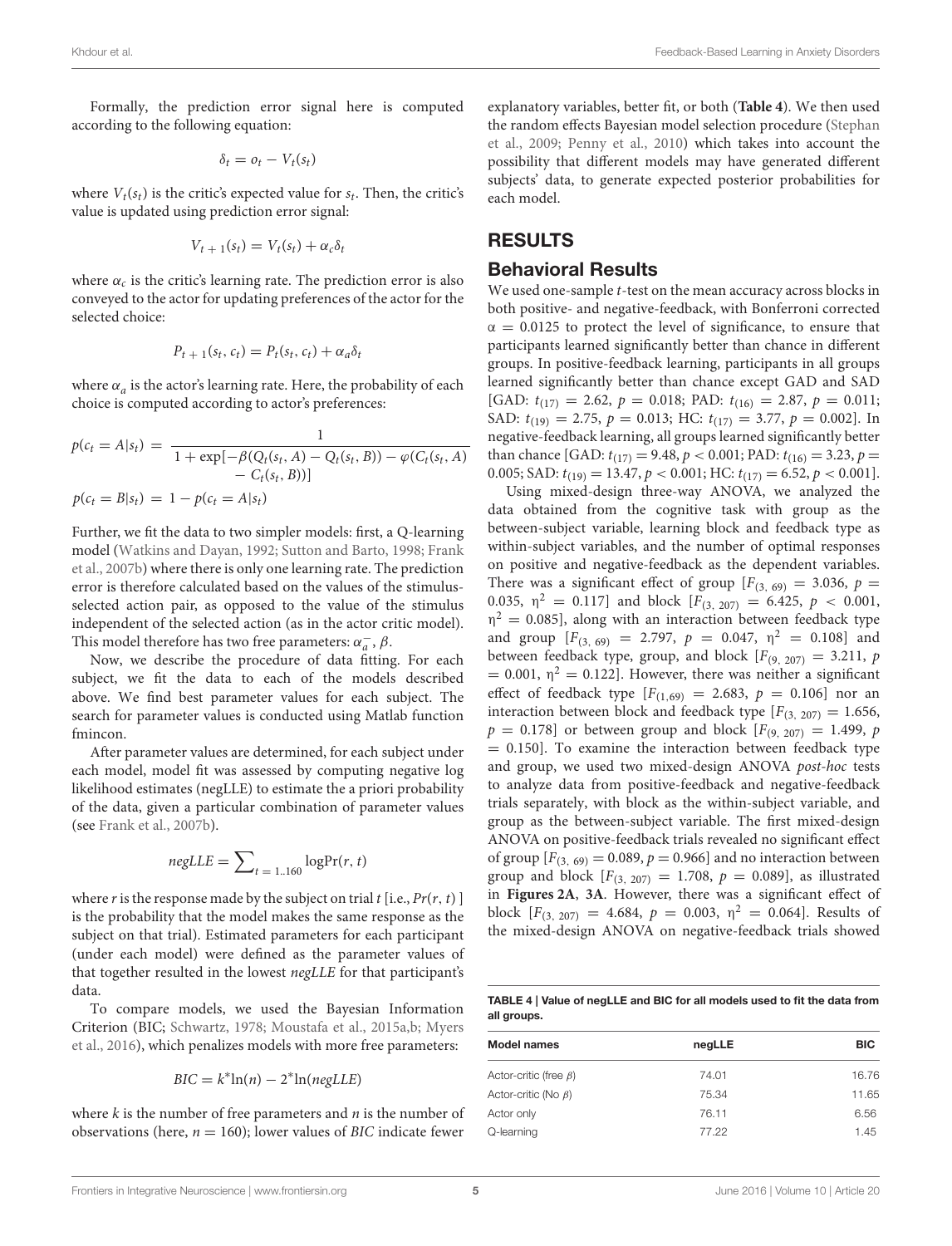

<span id="page-6-0"></span>



<span id="page-6-1"></span>a significant effect of group  $[F_{(3, 69)} = 12.423, p < 0.001, \eta^2]$  $= 0.351$ , block  $[F_{(3, 207)} = 3.746, p = 0.012, \eta^2 = 0.051]$  and interaction between group and block  $[F_{(3, 207)} = 2.871, p = 0.003,$  $η<sup>2</sup> = 0.111$ ]. Tukey's HSD post-hoc analysis revealed a significant difference between GAD and HC, GAD and PAD, SAD and HC, and SAD and PAD ( $p < 0.001$ ), but not between GAD and SAD, or PAD and HC ( $p > 0.5$ ), as illustrated in **[Figures 2B](#page-6-0)**, **[3B](#page-6-1)**.

## Computational Results

First, we computed negLLE to find model with best fit to the data. Average model fit, defined in terms of BIC and negLLE is shown for each model in **[Table 4](#page-5-0)**. Although all models were similarly successful in fitting individual subject data, as indicated by comparable negLLE, BIC values showed that the Q-learning model provided the simplest fit of the data.

Using two-way mixed-design ANOVA, we analyzed results obtained from fitting of the behavioral data to the Q-learning model. The model parameters (learning rate and exploration) were the within-subject variables, while group (GAD, PAD, SAD, HC) was the between-subject variable. There was a significant difference between the model parameters  $[F_{(1, 69)} = 172.295,$  $p$  < 0.001,  $\eta^2$  = 0.714], but neither a significant effect of group  $[F_{(3, 69)} = 0.035, p = 0.991]$  nor significant interaction between model parameters and group  $[F_{(3, 69)} = 0.064, p =$ 0.979]. To further explore the significant difference between parameters, we used two one-way ANOVAs (with Bonferroni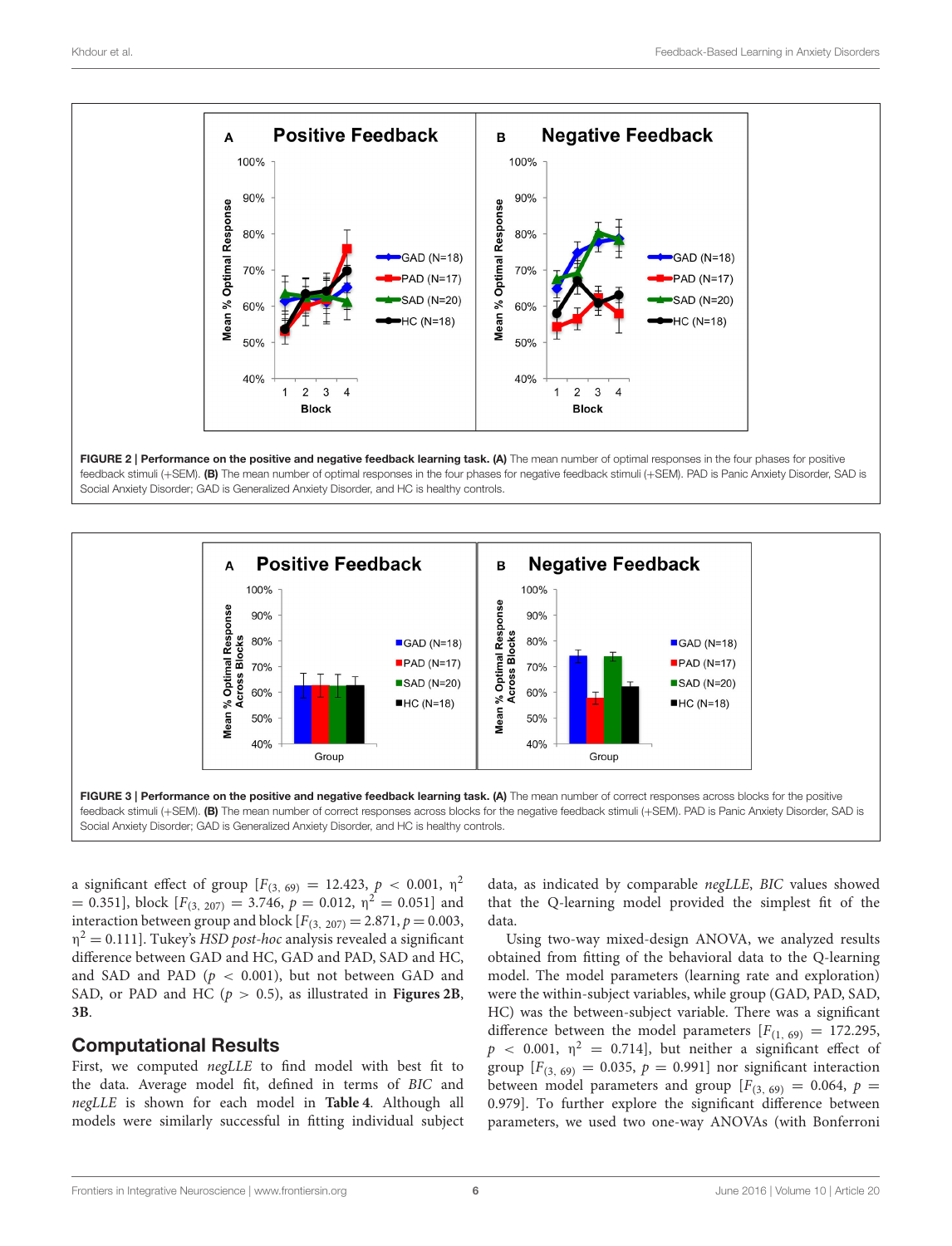corrected  $\alpha = 0.025$  to protect the level of significance) to analyze results from the two model parameters separately with group as the independent variable. There was no effect of group on the learning rate  $[F_{(3, 69)} = 2.201, p = 0.096,$ **[Figure 4A](#page-7-0)**] or exploration parameter  $[F_{(3, 69)} = 0.036, p = 0.991,$ **[Figure 4B](#page-7-0)**].

## **DISCUSSION**

To our knowledge, this is the first study to investigate learning from positive and negative feedback across multiple patient groups with anxiety disorders. We found that SAD and GAD patients learned better from negative feedback than either PAD patients or HC participants. However, patient groups did not differ in positive-feedback learning from HC participants. These results suggest a cognitive dissociation between subtypes of anxiety spectrum disorders, which might underlie a difference in the involved neural circuits in these disorders. Results of our computational Q-learning modeling indicated that enhanced learning from negative feedback in patients with GAD and SAD is not attributed to group differences in speed of learning or ability to explore available outcomes.

## Behavioral and Neural Correlates of Anxiety Disorders

We observed differences in participants' performance between block 1 and 4 across the different groups (**[Figure 2](#page-6-0)**). These differences are evident of an overall learning trend by all participants. In addition, we observed that SAD and GAD patients performed significantly better in negative feedback learning compared to HC. While PAD patients did not differ to HC. Therefore, SAD and GAD patients tend to avoid punishment when exposed to ambiguous stimuli, more than PAD patients do. This behavioral bias (hypersensitivity) toward negative feedback in SAD and GAD patients can be explained by the overevaluation of the ambiguous stimuli, observed in block 1. This in turn necessitates patients to adopt a negative-feedback avoidance strategy to reach the optimal answer. Eventually, this over-evaluation leads to faster learning by SAD and GAD patients as observed in block 4 (**[Figure 2B](#page-6-0)**). This implies that SAD and GAD patients utilized avoidance learning as a coping mechanism to reduce exposure to negative feedback and thereby counteract anxiety. These behavioral results are consistent with results reported by [Lovibond et al. \(2008\)](#page-10-16) indicating that the tendency of healthy participants to utilize avoidance behavior is higher in anxious situations. Along the same lines, Ly and Roelofs [\(2009\)](#page-10-13) revealed that subjects with high socially anxious displayed increased sensitivity to negative feedback. Further, [Cremers et al. \(2014\)](#page-9-11) found that SAD patients exhibited increased tendency for anticipation of social punishment than social reward. Additionally, [Cremers et al. \(2014\)](#page-9-11) also reported higher striatal activation to social punishment when compared to social reward.

Past studies suggested the involvement of VTA and its projections to NAc in the processing of aversive stimuli [\(Wise,](#page-11-7) [2004;](#page-11-7) [Schultz, 2006\)](#page-11-8). Further, it was shown that stressful and anxious events activate the mesolimbic dopamine pathway [\(Tidey and Miczek, 1996;](#page-11-9) [Anstrom and Woodward, 2005;](#page-9-20) [Berton et al., 2006;](#page-9-21) [Brischoux et al., 2009;](#page-9-22) [Ungless et al.,](#page-11-10) [2010\)](#page-11-10). Aversive and stressful events are also clearly capable of enhancing dopaminergic function within the mesolimbic system [\(Anstrom and Woodward, 2005;](#page-9-20) [Berton et al., 2006;](#page-9-21) [Brischoux et al., 2009;](#page-9-22) [Tidey and Miczek, 1996;](#page-11-9) [Ungless et al.,](#page-11-10) [2010\)](#page-11-10).

Aside from dopamine, Deakin and Graeff's theory proposed that serotonergic neuronal activity in the dorsal raphe nucleus facilitates anxiety-like behavior [\(Deakin and Graeff, 1991\)](#page-9-23). These modulatory actions of serotonin would only be expressed under stressful situations. Deakin and Graeff's theory conjugates

<span id="page-7-0"></span>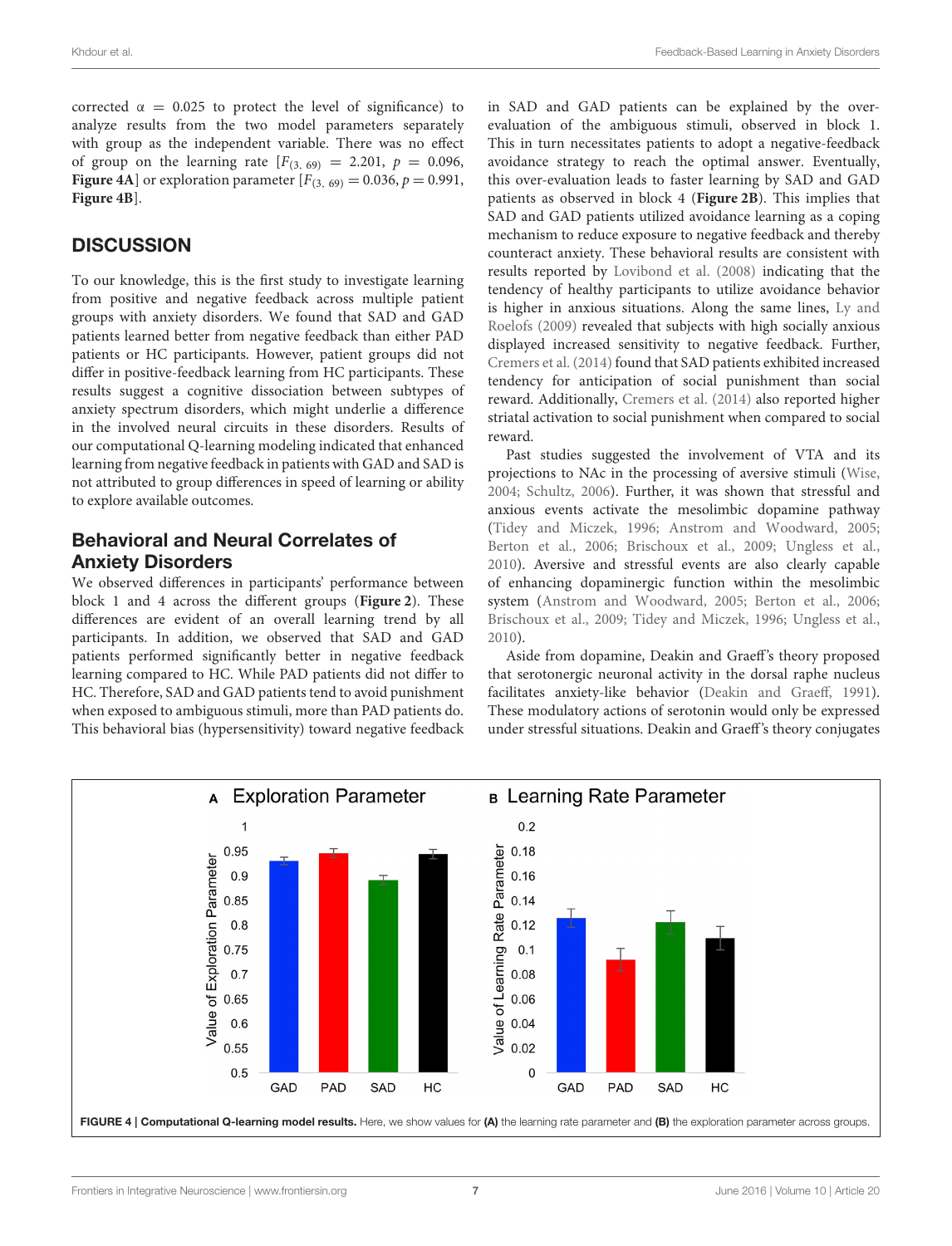inhibitory avoidance and risk assessment to the symptomatology of GAD and SAD [\(Deakin and Graeff, 1991\)](#page-9-23). Pharmacological studies have shown that anxiolytic drugs like benzodiazepines are effective in the treatment of GAD [\(Baldwin and Polkinghorn,](#page-9-24) [2005\)](#page-9-24). Genetic studies indicate that GAD and SAD patients who carry the low activity allele of the serotonin transporter gene (and hence have higher serotonin) show increased sensitivity to fearful and stressful experiences [\(Furmark et al., 2004;](#page-9-25) van der Wee et al., [2008\)](#page-11-11). This is inline with our results showing that GAD and SAD patients learned efficiently from negative feedback.

In our study, PAD patients learned similar to healthy controls from negative feedback, but lower than SAD and GAD patients. Results from PAD patients opposed our conjecture based on our retrospective review of literature. In support of our initial hypothesis, [Vriends et al. \(2012\)](#page-11-1) showed that patients with phobias exhibited higher susceptibility for avoidance behavior, and more biased discrimination of negative stimuli compared to positive ones. In addition, [Asmundson et al. \(1994\)](#page-9-8) and Lucas et al. [\(1991\)](#page-10-12) reported impairments in verbal learning, supported by divided attention deficits in PAD patients (Lautenbacher et al., [2002\)](#page-10-4). However, other studies found no evidence of these impairments in PAD [\(Gladsjo et al., 1998;](#page-9-1) [Purcell et al., 1998a,](#page-10-14)[b\)](#page-10-15). In the light of previous studies, Deakin and Graeff's theory postulated that serotonergic neuronal activity in the dorsal raphe nucleus facilitates anxiety-like behavior, but inhibits fear (Deakin and Graeff, [1991\)](#page-9-23). Hence, selective serotonin reuptake inhibitors are very effective in the treatment of PAD [\(Bakker et al., 2005\)](#page-9-26). Genetic studies indicate that PAD patients showed no difference between the two alleles of the serotonin transporter gene in fearful and stressful experiences [\(Blaya et al., 2007;](#page-9-27) [Strug et al.,](#page-11-12) [2010\)](#page-11-12). The difference in PAD patients performance might be attributed to a heightened fear learning effect that might involve the amygdala and the hippocampus [\(Gorman et al., 2000\)](#page-9-28), rather than the striatum and VTA [\(LeDoux et al., 1988,](#page-10-33) [1990;](#page-10-34) [Davis,](#page-9-29) [1992;](#page-9-29) [Phillips and LeDoux, 1992\)](#page-10-35).

The three patient groups showed no difference compared to healthy controls in learning from positive feedback (**[Figure 2A](#page-6-0)**). These results also opposed our predictions, where we expected that anxiety disorder patients would be impaired in positive feedback learning as supported by the literature. [Richey et al.](#page-10-36) [\(2014\)](#page-10-36) investigated social and non-social reward in SAD patients using fMRI. They found that SAD patients were impaired in both social and non-social rewards. In comparison, NAc was differentially activated in both types of reward, where patients showed NAc hyperactivation in non-social reward and hypoactivation in social reward. Similarly, [Cremers et al.](#page-9-11) [\(2014\)](#page-9-11) showed that healthy participants exhibited a motivational preference for social reward, which was absent in SAD patients. In addition, ACC connectivity with striatum decreased in reward trials in SAD patients.

Discrepancies in cognitive functions impairments between GAD and SAD patients have been examined in various studies. Neuroimaging and behavioral studies have shown that patients with GAD and SAD had different responses to social-affective stimuli [\(Becker et al., 2001;](#page-9-30) [Mennin et al., 2005;](#page-10-37) [Blair et al.,](#page-9-31) [2008\)](#page-9-31). GAD patients were slower than SAD patients in recalling emotional words, while SAD patients were impaired on recognition of speech-related words [\(Becker et al., 2001\)](#page-9-30). Further, patients with GAD usually report greater emotion intensity and fear of experience than patients with SAD, while patients with SAD are less expressive of positive emotions [\(Mennin et al.,](#page-10-37) [2005\)](#page-10-37). However, our results showed no difference between GAD and SAD patients in learning from positive or negative feedback.

# Computational Analysis of Cognitive Function in Anxiety Disorders

The benefits of fitting computational models to cognitive data is to disentangle behavioral performance into different components, and thus allows a better understanding of the exact information processing mechanism underlying performance. For example, prior fitting models were applied to neurogenetics [\(Frank et al., 2007b\)](#page-9-19), neuroimaging [\(Daw et al., 2006\)](#page-9-32), and animal studies [\(Beeler et al., 2010\)](#page-9-33).

Fitting our behavioral data using a Q-learning model allowed us to tease apart speed of learning from the ability to explore available options. In other words, abnormal performance in the positive and negative feedback task can be due to either slowness to learn stimulus-outcome associations or stimulus valence, or the inability to explore other available outcomes when the outcome in the current trial is not rewarding. By fitting the Qlearning model to the behavioral data, we found that enhanced learning from negative feedback in patients with GAD and SAD is not attributed to a difference in learning rate or exploration. Our data suggest that enhanced focus on the negative in these anxiety disorders is associated with increased stimulus valence and attentional focus on the negative and not necessarily linked to the speed of learning or ability of explore other available options.

A limitation to our study arises from the fact that all recruited subjects in the SAD, GAD, and PAD groups were tested off medications. With the current dataset, we cannot assess the effect of anxiolytic medications affected on feedback-based learning. Another potential limitation of the current study is the low number of recruited subjects. Future studies, however, should address these limitations and better control for possible confounding variables.

In conclusion, our results argue that not all anxiety spectrum disorders share the same cognitive correlates, but are rather different in ways that do not link them to the hallmark of anxiety (higher sensitivity to negative feedback). Further, research is needed to examine the similarities and differences between anxiety spectrum disorders in other cognitive domains. Further, numerous behavioral studies have shown a similar bias to processing negative feedback in patients with major depressive disorder [\(Hirschfeld, 2001;](#page-10-38) [Eshel and Roiser, 2010;](#page-9-34) [Herzallah et al., 2013\)](#page-10-25), and major depressive disorder is a common comorbidity with anxiety disorders [\(Sartorius et al.,](#page-10-39) [1996\)](#page-10-39). Therefore, future studies will examine the effects of comorbid depression on cognitive function in patients with anxiety spectrum disorders.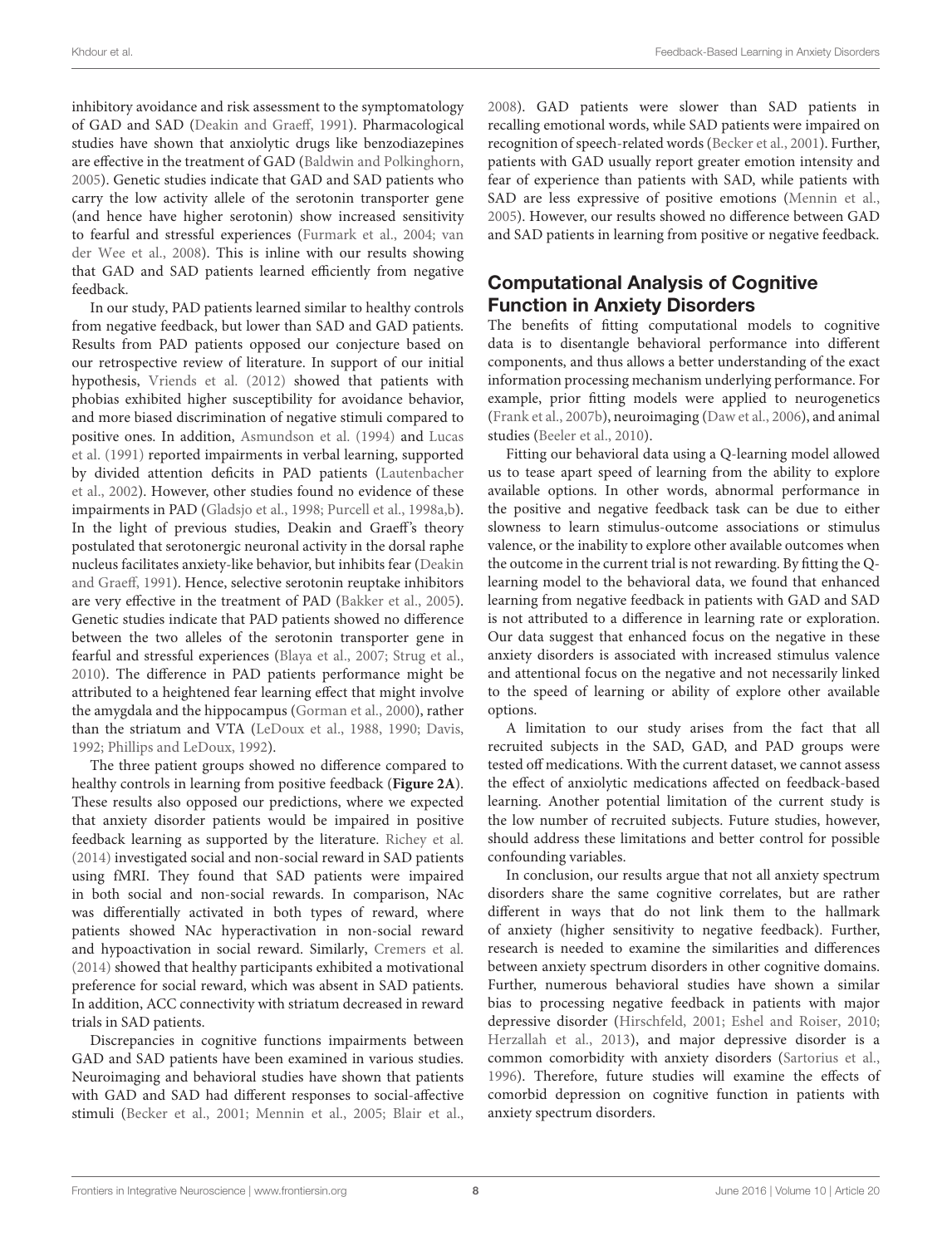## AUTHOR CONTRIBUTIONS

HK: Data analysis and manuscript writing. OA: Manuscript writing. IM: Manuscript writing. AI: Data analysis and manuscript writing. MG: Manuscript writing. MH: Data analysis and manuscript writing. AM: Research design, computational modeling, and manuscript writing.

## **REFERENCES**

- <span id="page-9-6"></span>Airaksinen, E., Larsson, M., and Forsell, Y. (2005). Neuropsychological functions in anxiety disorders in population-based samples: evidence of episodic memory dysfunction. J. Psychiatr. Res. 39, 207–214. doi: 10.1016/j.jpsychires.2004. 06.001
- <span id="page-9-18"></span>Amorim, P., Lecrubier, Y., Weiller, E., Hergueta, T., and Sheehan, D. (1998). DSM-IH-R Psychotic Disorders: procedural validity of the Mini International Neuropsychiatric Interview (MINI). Concordance and causes for discordance with the CIDI. Eur. Psychiatry 13, 26–34. doi: 10.1016/S0924-9338(97)86748-X
- <span id="page-9-20"></span>Anstrom, K. K., and Woodward, D. J. (2005). Restraint increases dopaminergic burst firing in awake rats. Neuropsychopharmacology 30, 1832–1840. doi: 10.1038/sj.npp.1300730
- <span id="page-9-0"></span>APA (2013). Diagnostic and Statistical Manual of Mental Disorders, 5th Edn. Washington, DC: American Pyschiatric Association.
- <span id="page-9-8"></span>Asmundson, G. J., Stein, M. B., Larsen, D. K., and Walker, J. R. (1994). Neurocognitive function in panic disorder and social phobia patients. Anxiety 1, 201–207.
- <span id="page-9-26"></span>Bakker, A., van Balkom, A. J., and Stein, D. J. (2005). Evidence-based pharmacotherapy of panic disorder. Int. J. Neuropsychopharmacol. 8, 473–482. doi: 10.1017/S1461145705005201
- <span id="page-9-24"></span>Baldwin, D. S., and Polkinghorn, C. (2005). Evidence-based pharmacotherapy of generalized anxiety disorder. Int. J. Neuropsychopharmacol. 8, 293–302. doi: 10.1017/S1461145704004870
- <span id="page-9-4"></span>Barlow, J. (2002). Antenatal anxiety, parenting and behavioural/emotional problems in children. Br. J. Psychiatry 181, 440–441; author reply 441. doi: 10.1192/bjp.181.5.440-a
- <span id="page-9-13"></span>Barto, A. G. (1995). "Adaptive critics and the basal ganglia," in Models of Information Processing in the Basal Ganglia, eds J. C. Houk, J. L. Davis, and D.G. Beiser (Cambridge: MIT Press), 215–232.
- <span id="page-9-5"></span>Beck, A. T., and Clark, D. A. (1997). An information processing model of anxiety: automatic and strategic processes. Behav. Res. Ther. 35, 49–58. doi: 10.1016/S0005-7967(96)00069-1
- <span id="page-9-30"></span>Becker, E. S., Rinck, M., Margraf, J., and Roth, W. T. (2001). The emotional Stroop effect in anxiety disorders: general emotional or disorder specificity? J. Anxiety Disord. 15, 147–159. doi: 10.1016/S0887-6185(01)00055-X
- <span id="page-9-33"></span>Beeler, J. A., Daw, N., Frazier, C. R., and Zhuang, X. (2010). Tonic dopamine modulates exploitation of reward learning. Front. Behav. Neurosci. 4:170. doi: 10.3389/fnbeh.2010.00170
- <span id="page-9-21"></span>Berton, O., McClung, C. A., Dileone, R. J., Krishnan, V., Renthal, W., Russo, S. J., et al. (2006). Essential role of BDNF in the mesolimbic dopamine pathway in social defeat stress. Science 311, 864–868. doi: 10.1126/science.1120972
- <span id="page-9-31"></span>Blair, K., Shaywitz, J., Smith, B. W., Rhodes, R., Geraci, M., Jones, M., et al. (2008). Response to emotional expressions in generalized social phobia and generalized anxiety disorder: evidence for separate disorders. Am. J. Psychiatry 165, 1193–1202. doi: 10.1176/appi.ajp.2008.07071060
- <span id="page-9-27"></span>Blaya, C., Salum, G. A., Lima, M. S., Leistner-Segal, S., and Manfro, G. G. (2007). Lack of association between the Serotonin Transporter Promoter Polymorphism (5-HTTLPR) and Panic Disorder: a systematic review and meta-analysis. Behav. Brain Funct. 3:41. doi: 10.1186/1744-9081-3-41
- <span id="page-9-17"></span>Bódi, N., Kéri, S., Nagy, H., Moustafa, A., Myers, C. E., Daw, N., et al. (2009). Reward-learning and the novelty-seeking personality: a between- and withinsubjects study of the effects of dopamine agonists on young Parkinson's patients. Brain 132, 2385–2395. doi: 10.1093/brain/awp094
- <span id="page-9-9"></span>Boldrini, M., Del Pace, L., Placidi, G. P., Keilp, J., Ellis, S. P., Signori, S., et al. (2005). Selective cognitive deficits in obsessive-compulsive disorder compared

## ACKNOWLEDGMENTS

We thank Payam Piray for assistance with Matlab code and models used in this paper. Also we thank Dr. Samih Darwazah (Hikma Pharmaceuticals LLC.), Mr. Ghiath Sukhtian (GMS Holdings), and Mr. Fadi Ghandour (Aramex) for supporting personnel involved in writing this research paper.

to panic disorder with agoraphobia. Acta Psychiatr. Scand. 111, 150–158. doi: 10.1111/j.1600-0447.2004.00247.x

- <span id="page-9-22"></span>Brischoux, F., Chakraborty, S., Brierley, D. I., and Ungless, M. A. (2009). Phasic excitation of dopamine neurons in ventral VTA by noxious stimuli. Proc. Natl. Acad. Sci. U.S.A. 106, 4894–4899. doi: 10.1073/pnas.0811507106
- <span id="page-9-16"></span>Cardinal, R. N., Parkinson, J. A., Hall, J., and Everitt, B. J. (2002). Emotion and motivation: the role of the amygdala, ventral striatum, and prefrontal cortex. Neurosci. Biobehav. Rev. 26, 321–352. doi: 10.1016/S0149-7634(02)00007-6
- <span id="page-9-3"></span>Clark, D. M., and Wells, A. (1995). "A cognitive model of social phobia," in Social Phobia: Diagnosis, Assessment, and Treatment, Vol. 1, eds R. G. Heimberg, M. Liebowitz, D. Hope, and F. Schneier (New York, NY: Guilford Press), 24.
- <span id="page-9-10"></span>Cohen, L. J., Hollander, E., DeCaria, C. M., Stein, D. J., Simeon, D., Liebowitz, M. R., et al. (1996). Specificity of neuropsychological impairment in obsessivecompulsive disorder: a comparison with social phobic and normal control subjects. J. Neuropsychiatry Clin. Neurosci. 8, 82–85. doi: 10.1176/jnp.8.1.82
- <span id="page-9-15"></span>Collins, A. G., Cavanagh, J. F., and Frank, M. J. (2014). Human EEG uncovers latent generalizable rule structure during learning. J. Neurosci. 34, 4677–4685. doi: 10.1523/JNEUROSCI.3900-13.2014
- <span id="page-9-11"></span>Cremers, H. R., Veer, I. M., Spinhoven, P., Rombouts, S. A., and Roelofs, K. (2014). Neural sensitivity to social reward and punishment anticipation in social anxiety disorder. Front. Behav. Neurosci. 8:439. doi: 10.3389/fnbeh.2014.00439
- <span id="page-9-29"></span>Davis, M. (1992). The role of the amygdala in fear and anxiety. Annu. Rev. Neurosci. 15, 353–375. doi: 10.1146/annurev.ne.15.030192.002033
- <span id="page-9-32"></span>Daw, N. D., O'Doherty, J. P., Dayan, P., Seymour, B., and Dolan, R. J. (2006). Cortical substrates for exploratory decisions in humans. Nature 441, 876–879. doi: 10.1038/nature04766
- <span id="page-9-14"></span>Dayan, P., and Balleine, B. W. (2002). Reward, motivation, and reinforcement learning. Neuron 36, 285–298. doi: 10.1016/S0896-6273(02)00963-7
- <span id="page-9-23"></span>Deakin, J. F., and Graeff, F. G. (1991). 5-HT and mechanisms of defence. J. Psychopharmacol. (Oxford). 5, 305–315. doi: 10.1177/026988119100500414
- <span id="page-9-2"></span>Dupont, H., Mollard, E., and Cottraux, J. (2000). Visuo-spatial attention processes in panic disorder with agoraphobia: a pilot study using a visual target discrimination task. Eur. Psychiatry 15, 254–260. doi: 10.1016/S0924- 9338(00)00236-4
- <span id="page-9-34"></span>Eshel, N., and Roiser, J. P. (2010). Reward and punishment processing in depression. Biol. Psychiatry 68, 118–124. doi: 10.1016/j.biopsych.2010.01.027
- <span id="page-9-12"></span>Frank, M. J., D'Lauro, C., and Curran, T. (2007a). Cross-task individual differences in error processing: neural, electrophysiological, and genetic components. Cogn. Affect. Behav. Neurosci. 7, 297–308. doi: 10.3758/CABN.7.4.297
- <span id="page-9-19"></span>Frank, M. J., Moustafa, A. A., Haughey, H. M., Curran, T., and Hutchison, K. E. (2007b). Genetic triple dissociation reveals multiple roles for dopamine in reinforcement learning. Proc. Natl. Acad. Sci. U.S.A. 104, 16311–16316. doi: 10.1073/pnas.0706111104
- <span id="page-9-25"></span>Furmark, T., Tillfors, M., Garpenstrand, H., Marteinsdottir, I., Langstrom, B., Oreland, L., et al. (2004). Serotonin transporter polymorphism related to amygdala excitability and symptom severity in patients with social phobia. Neurosci. Lett. 362, 189–192. doi: 10.1016/j.neulet.2004.02.070
- <span id="page-9-1"></span>Gladsjo, J. A., Rapaport, M. H., McKinney, R., Lucas, J. A., Rabin, A., Oliver, T., et al. (1998). A neuropsychological study of panic disorder: negative findings. J. Affect. Disord. 49, 123–131.
- <span id="page-9-7"></span>Golier, J., and Yehuda, R. (2002). Neuropsychological processes in post-traumatic stress disorder. Psychiatr. Clin. North Am. 25, 295–315, vi. doi: 10.1016/S0193- 953X(01)00004-1
- <span id="page-9-28"></span>Gorman, J. M., Kent, J. M., Sullivan, G. M., and Coplan, J. D. (2000). Neuroanatomical hypothesis of panic disorder, revised. Am. J. Psychiatry 157, 493–505. doi: 10.1176/appi.ajp.157.4.493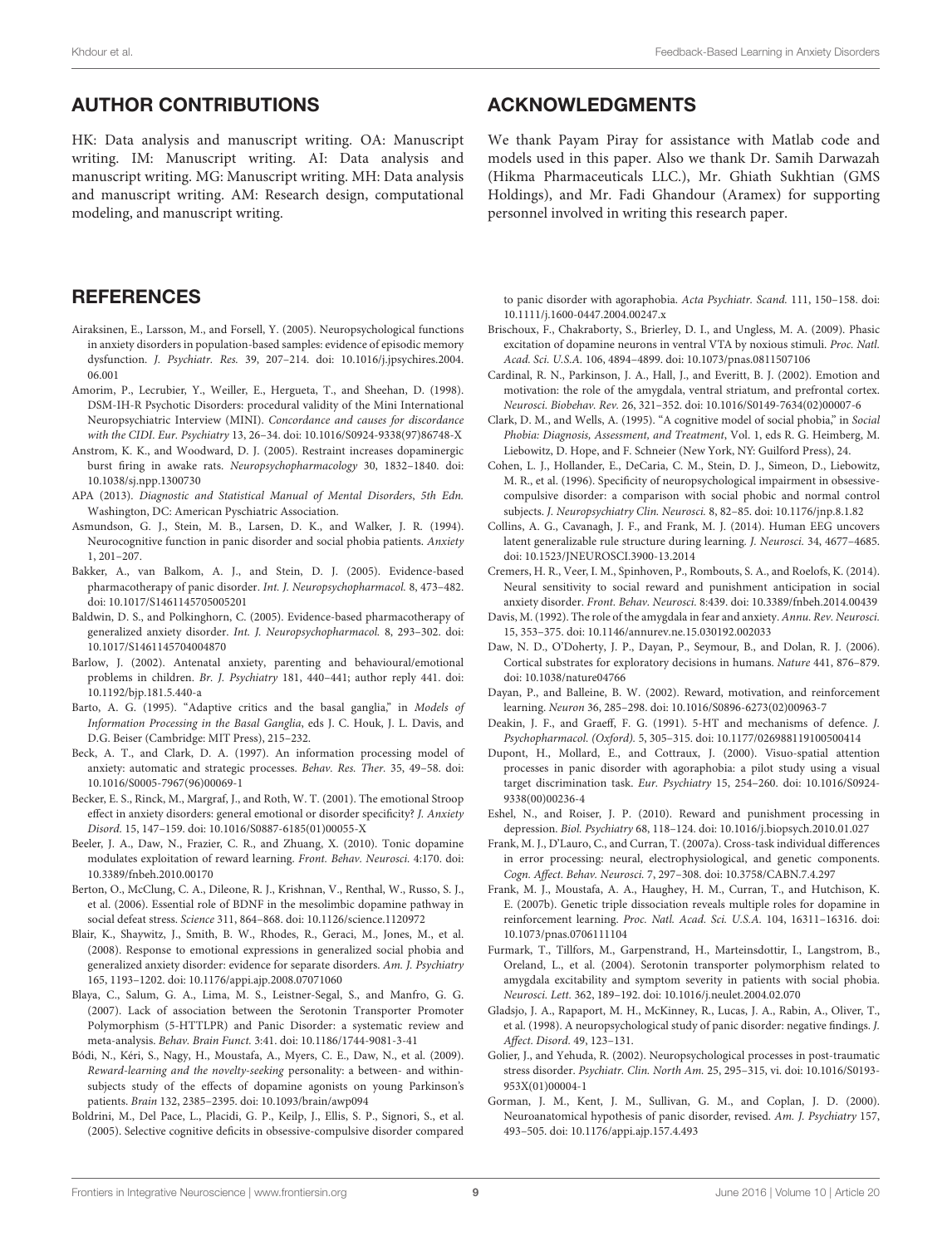- <span id="page-10-8"></span>Greisberg, S., and McKay, D. (2003). Neuropsychology of obsessive-compulsive disorder: a review and treatment implications. Clin. Psychol. Rev. 23, 95–117. doi: 10.1016/S0272-7358(02)00232-5
- <span id="page-10-3"></span>Grupe, D. W., and Nitschke, J. B. (2013). Uncertainty and anticipation in anxiety: an integrated neurobiological and psychological perspective. Nat. Rev. Neurosci. 14, 488–501. doi: 10.1038/nrn3524
- <span id="page-10-24"></span>Guitart-Masip, M., Duzel, E., Dolan, R., and Dayan, P. (2014). Action versus valence in decision making. Trends Cogn. Sci. (Regul. Ed). 18, 194–202. doi: 10.1016/j.tics.2014.01.003
- <span id="page-10-17"></span>Haber, S. N., and Knutson, B. (2010). The reward circuit: linking primate anatomy and human imaging. Neuropsychopharmacology 35, 4–26. doi: 10.1038/npp.2009.129
- <span id="page-10-27"></span>Hamilton, M. (1959). The assessment of anxiety states by rating. Br. J. Med. Psychol. 32, 50–55. doi: 10.1111/j.2044-8341.1959.tb00467.x
- <span id="page-10-7"></span>Heinrichs, N., and Hofmann, S. G. (2001). Information processing in social phobia: a critical review. Clin. Psychol. Rev. 21, 751–770. doi: 10.1016/S0272- 7358(00)00067-2
- <span id="page-10-18"></span>Henkel, V., Bussfeld, P., Möller, H. J., and Hegerl, U. (2002). Cognitivebehavioural theories of helplessness/hopelessness: valid models of depression? Eur. Arch. Psychiatry Clin. Neurosci. 252, 240–249. doi: 10.1007/s00406-002- 0389-y
- <span id="page-10-25"></span>Herzallah, M. M., Moustafa, A. A., Natsheh, J. Y., Abdellatif, S. M., Taha, M. B., Tayem, Y. I., et al. (2013). Learning from negative feedback in patients with major depressive disorder is attenuated by SSRI antidepressants. Front. Integr. Neurosci. 7:67. doi: 10.3389/fnint.2013.00067
- <span id="page-10-38"></span>Hirschfeld, R. M. (2001). The comorbidity of major depression and anxiety disorders: recognition and management in primary care. Prim. Care Companion J. Clin. Psychiatry 3, 244–254. doi: 10.4088/PCC.v03n0609
- <span id="page-10-11"></span>Horner, M. D., and Hamner, M. B. (2002). Neurocognitive functioning in posttraumatic stress disorder. Neuropsychol. Rev. 12, 15–30. doi: 10.1023/A:1015439106231
- <span id="page-10-1"></span>Kessler, R. C., Berglund, P., Demler, O., Jin, R., Merikangas, K. R., and Walters, E. E. (2005). Lifetime prevalence and age-of-onset distributions of DSM-IV disorders in the National Comorbidity Survey Replication. Arch. Gen. Psychiatry 62, 593–602. doi: 10.1001/archpsyc.62.6.593
- <span id="page-10-9"></span>Kuelz, A. K., Hohagen, F., and Voderholzer, U. (2004). Neuropsychological performance in obsessive-compulsive disorder: a critical review. Biol. Psychol. 65, 185–236. doi: 10.1016/j.biopsycho.2003.07.007
- <span id="page-10-4"></span>Lautenbacher, S., Spernal, J., and Krieg, J. C. (2002). Divided and selective attention in panic disorder. A comparative study of patients with panic disorder, major depression and healthy controls. Eur. Arch. Psychiatry. Clin. Neurosci. 252, 210–213. doi: 10.1007/s00406-002-0382-5
- <span id="page-10-34"></span>LeDoux, J. E., Cicchetti, P., Xagoraris, A., and Romanski, L. M. (1990). The lateral amygdaloid nucleus: sensory interface of the amygdala in fear conditioning. J. Neurosci. 10, 1062–1069.
- <span id="page-10-33"></span>LeDoux, J. E., Iwata, J., Cicchetti, P., and Reis, D. J. (1988). Different projections of the central amygdaloid nucleus mediate autonomic and behavioral correlates of conditioned fear. J. Neurosci. 8, 2517–2529.
- <span id="page-10-16"></span>Lovibond, P. F., Saunders, J. C., Weidemann, G., and Mitchell, C. J. (2008). Evidence for expectancy as a mediator of avoidance and anxiety in a laboratory model of human avoidance learning. Q. J. Exp. Psychol. (Hove). 61, 1199–1216. doi: 10.1080/17470210701503229
- <span id="page-10-12"></span>Lucas, J. A., Telch, M. J., and Bigler, E. D. (1991). Memory functioning in panic disorder: a neuropsychological perspective. J. Anxiety Disord. 5, 20. doi: 10.1016/0887-6185(91)90013-J
- <span id="page-10-13"></span>Ly, V., and Roelofs, K. (2009). Social anxiety and cognitive expectancy of aversive outcome in avoidance conditioning. Behav. Res. Ther. 47, 840–847. doi: 10.1016/j.brat.2009.06.015
- <span id="page-10-6"></span>Mathews, A., and MacLeod, C. (1994). Cognitive approaches to emotion and emotional disorders. Annu. Rev. Psychol. 45, 25–50. doi: 10.1146/annurev.ps.45.020194.000325
- <span id="page-10-37"></span>Mennin, D. S., Heimberg, R. G., Turk, C. L., and Fresco, D. M. (2005). Preliminary evidence for an emotion dysregulation model of generalized anxiety disorder. Behav. Res. Ther. 43, 1281–1310. doi: 10.1016/j.brat.2004. 08.008
- <span id="page-10-21"></span>Moustafa, A. A., and Maida, A. S. (2007). Using TD learning to simulate working memory performance in a model of the prefrontal cortex and basal ganglia. Cogn. Syst. Res. 8, 262–281. doi: 10.1016/j.cogsys.2007.02.001
- <span id="page-10-29"></span>Moustafa, A. A., Gluck, M. A., Herzallah, M. M., and Myers, C. E. (2015a). The influence of trial order on learning from reward versus punishment in a probabilistic categorization task: experimental and computational analyses. Front. Behav. Neurosci. 9:153. doi: 10.3389/fnbeh.2015.00153
- <span id="page-10-20"></span>Moustafa, A. A., Herzallah, M. M., and Gluck, M. A. (2013). Dissociating the cognitive effects of levodopa versus dopamine agonists in a neurocomputational model of learning in Parkinson's disease. Neurodegener. Dis. 11, 102–111. doi: 10.1159/000341999
- <span id="page-10-30"></span>Moustafa, A. A., Sheynin, J., and Myers, C. E. (2015b). The role of informative and ambiguous feedback in avoidance behavior: empirical and computational findings. PLoS ONE 10:e0144083. doi: 10.1371/journal.pone. 0144083
- <span id="page-10-10"></span>Muller, J., and Roberts, J. E. (2005). Memory and attention in Obsessive-Compulsive Disorder: a review. J. Anxiety Disord. 19, 1–28. doi: 10.1016/j.janxdis.2003.12.001
- <span id="page-10-31"></span>Myers, C. E., Sheynin, J., Balsdon, T., Luzardo, A., Beck, K. D., Hogarth, L., et al. (2016). Probabilistic reward- and punishment-based learning in opioid addiction: experimental and computational data. Behav. Brain Res. 296, 240–248. doi: 10.1016/j.bbr.2015.09.018
- <span id="page-10-23"></span>O'Doherty, J., Dayan, P., Schultz, J., Deichmann, R., Friston, K., and Dolan, R. J. (2004). Dissociable roles of ventral and dorsal striatum in instrumental conditioning. Science 304, 452–454. doi: 10.1126/science.1094285
- <span id="page-10-19"></span>Pariante, C. M., and Lightman, S. L. (2008). The HPA axis in major depression: classical theories and new developments. Trends Neurosci. 31, 464–468. doi: 10.1016/j.tins.2008.06.006
- <span id="page-10-32"></span>Penny, W. D., Stephan, K. E., Daunizeau, J., Rosa, M. J., Friston, K. J., Schofield, T. M., et al. (2010). Comparing families of dynamic causal models. PLoS Comput. Biol. 6:e1000709. doi: 10.1371/journal.pcbi.1000709
- <span id="page-10-35"></span>Phillips, R. G., and LeDoux, J. E. (1992). Differential contribution of amygdala and hippocampus to cued and contextual fear conditioning. Behav. Neurosci. 106, 274–285. doi: 10.1037/0735-7044.106.2.274
- <span id="page-10-28"></span>Piray, P., Zeighami, Y., Bahrami, F., Eissa, A. M., Hewedi, D. H., and Moustafa, A. A. (2014). Impulse control disorders in Parkinson's disease are associated with dysfunction in stimulus valuation but not action valuation. J. Neurosci. 34, 7814–7824. doi: 10.1523/JNEUROSCI.4063-13.2014
- <span id="page-10-2"></span>Porcelli, S., Fabbri, C., and Serretti, A. (2012). Meta-analysis of serotonin transporter gene promoter polymorphism (5-HTTLPR) association with antidepressant efficacy. Eur. Neuropsychopharmacol. 22, 239–258. doi: 10.1016/j.euroneuro.2011.10.003
- <span id="page-10-14"></span>Purcell, R., Maruff, P., Kyrios, M., and Pantelis, C. (1998a). Cognitive deficits in obsessive-compulsive disorder on tests of frontal-striatal function. Biol. Psychiatry 43, 348–357. doi: 10.1016/S0006-3223(97)00201-1
- <span id="page-10-15"></span>Purcell, R., Maruff, P., Kyrios, M., and Pantelis, C. (1998b). Neuropsychological deficits in obsessive-compulsive disorder: a comparison with unipolar depression, panic disorder, and normal controls. Arch. Gen. Psychiatry 55, 415–423. doi: 10.1001/archpsyc.55.5.415
- <span id="page-10-0"></span>Rabe-Jablonska, J., and Bienkiewicz, W. (1994). [Anxiety disorders in the fourth edition of the classification of mental disorders prepared by the American Psychiatric Association: diagnostic and statistical manual of mental disorders (DMS-IV – options book]. Psychiatr. Pol. 28, 255–268.
- <span id="page-10-36"></span>Richey, J. A., Rittenberg, A., Hughes, L., Damiano, C. R., Sabatino, A., Miller, S., et al. (2014). Common and distinct neural features of social and non-social reward processing in autism and social anxiety disorder. Soc. Cogn. Affect. Neurosci. 9, 367–377. doi: 10.1093/scan/nss146
- <span id="page-10-22"></span>Rutledge, R. B., Lazzaro, S. C., Lau, B., Myers, C. E., Gluck, M. A., and Glimcher, P. W. (2009). Dopaminergic drugs modulate learning rates and perseveration in Parkinson's patients in a dynamic foraging task. J. Neurosci. 29, 15104–15114. doi: 10.1523/JNEUROSCI.3524-09.2009
- <span id="page-10-5"></span>Salkovskis, P. M., Clark, D. M., and Hackmann, A. (1991). Treatment of panic attacks using cognitive therapy without exposure or breathing retraining. Behav. Res. Ther. 29, 161–166. doi: 10.1016/0005-7967(91) 90044-4
- <span id="page-10-39"></span>Sartorius, N., Ustün, T. B., Lecrubier, Y., and Wittchen, H. U. (1996). Depression comorbid with anxiety: results from the WHO study on psychological disorders in primary health care. Br. J. Psychiatry Suppl. 30, 38–43.
- <span id="page-10-26"></span>Schroeder, R. W., Twumasi-Ankrah, P., Baade, L. E., and Marshall, P. S. (2012). Reliable digit span: a systematic review and cross-validation study. Assessment 19, 21–30. doi: 10.1177/1073191111428764